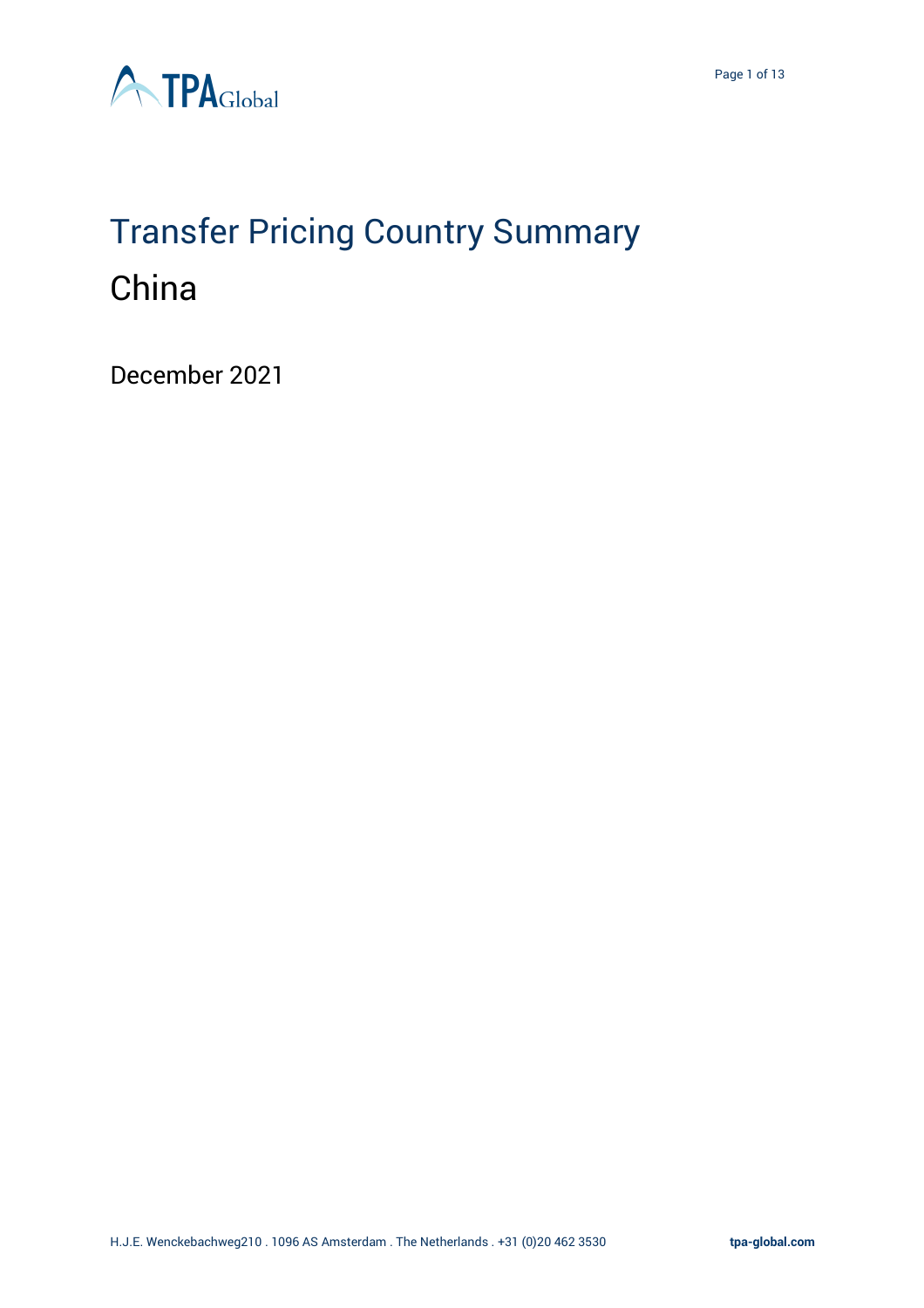# **A TPA**Global

| 1.           |    |                                                                                |  |
|--------------|----|--------------------------------------------------------------------------------|--|
| 2.           |    |                                                                                |  |
| a)           |    |                                                                                |  |
| b)           |    |                                                                                |  |
| c)           |    |                                                                                |  |
| d)           |    |                                                                                |  |
| e)           |    |                                                                                |  |
| f)           |    |                                                                                |  |
| 3.           |    |                                                                                |  |
| a)           |    |                                                                                |  |
| b)           |    |                                                                                |  |
| c)           |    |                                                                                |  |
| d)           |    |                                                                                |  |
| e)           |    |                                                                                |  |
| f)           |    |                                                                                |  |
| g)           |    |                                                                                |  |
| h)           |    |                                                                                |  |
| i)           |    | Production Process for TP Relevant Returns, Documents, Forms and Financials  9 |  |
| j)           |    |                                                                                |  |
| k)           |    |                                                                                |  |
| $\mathsf{I}$ |    |                                                                                |  |
|              | m) |                                                                                |  |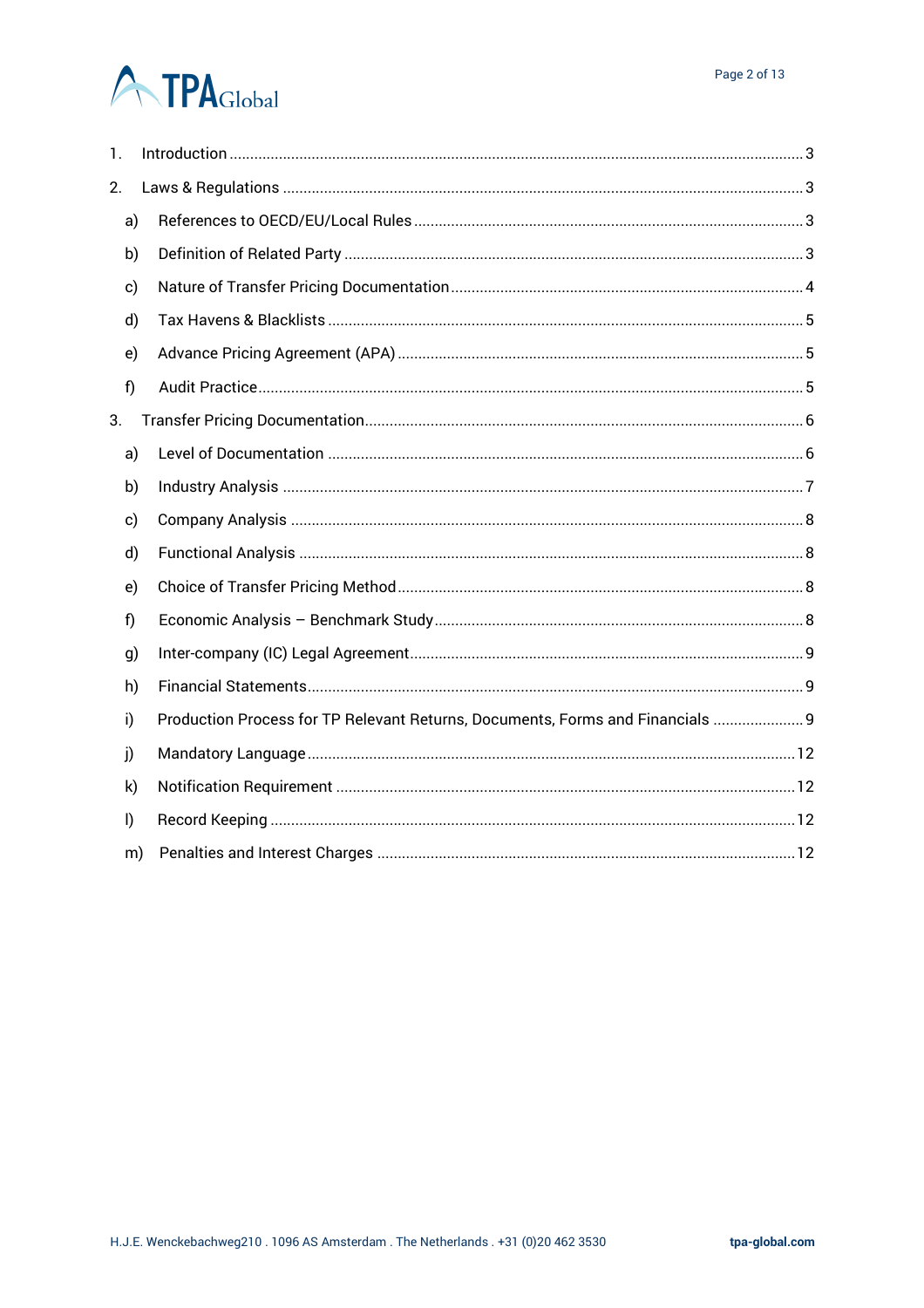

# <span id="page-2-0"></span>1. Introduction

China is not a member state of the OECD, yet the OECD Guidelines influenced the TP legislative framework of China. China has formal transfer pricing documentation requirements to submit the master file, local file and country-by-country reporting in accordance with OECD Guidelines.

### <span id="page-2-2"></span><span id="page-2-1"></span>2. Laws & Regulations

#### a) References to OECD/EU/Local Rules

The transfer pricing legislation in China is mainly contained in the following documents issued by the China State Administration of Taxation:

- Implementation Measures of Special Tax Adjustments, Trial Implementation (Guoshuifa [2009] No. 02).
- Public Notice on Matters Regarding Refining the Filing of Related Party Transactions and Administration of Contemporaneous Transfer Pricing Documentation [2016] No. 42 ("Notice 42").
- Public Notice on Issues Concerning Improving the Administration of Advance Pricing Arrangements, SAT Bulletin [2016] No. 64. ("Notice "64").
- Public Notice on Supervisory Measures for Special Tax Investigation Adjustments and Mutual Agreement Procedures [2017] No. 6 ("Notice "6").
- Public Notice of the State Administration of Taxation on Clarifying Country-by-Country Reporting Related Issues [2017] No. 46 ("Notice 46").

### b) Definition of Related Party

<span id="page-2-3"></span>Any of the following relationships of an enterprise (one party) with other enterprises, organisations or individuals (the other party) shall constitute a "related party relationship" as stipulated in Notice 42:

1. One party directly or indirectly owns 25% or more shares of the other party; or a common third party directly or indirectly owns 25% or more of shares of both parties.

a. Where one party indirectly holds the other party's shares through an intermediate party, so long as it owns 25% or more shares of the intermediate party, the percentage of the other party's shares held by it is equal to the percentage of the other party's shares held by the intermediate party.

b. Where two or more natural persons, who are spouses, related by lineal consanguinity, siblings, or in other custodianship/family maintenance relationships, hold the shares of a same enterprise, the percentage of shares held by them shall be aggregated in the calculation to determine related party relationship.

2. One party owns shares of the other party, or a common third party owns shares of both parties, even though the percentage of shares held in either situation is less than the percentage as specified in item 1, the total debt between both parties accounts for 50% or more of either party's total paid-in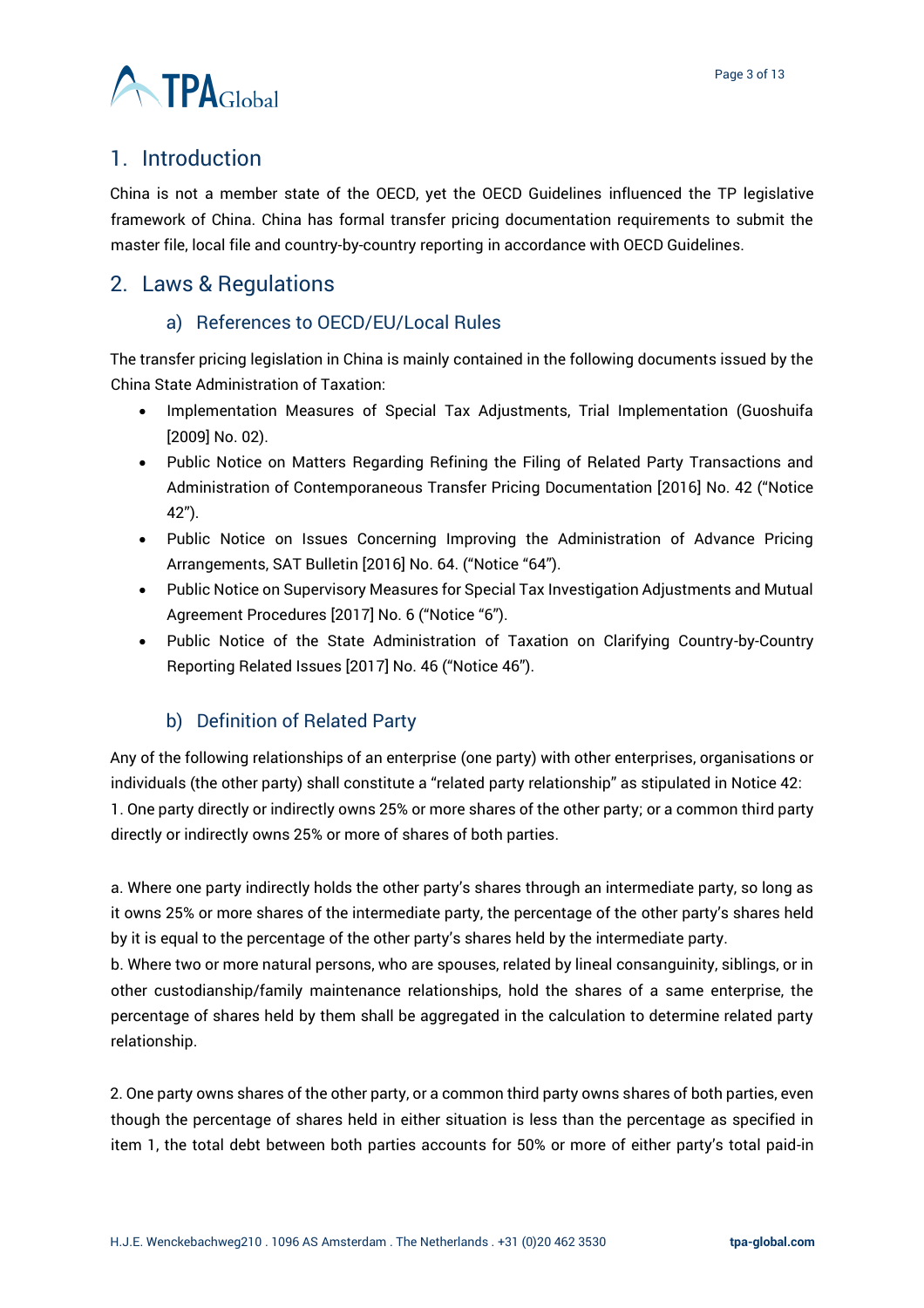# **ATPA**Global

capital, or 10% or more of one party's total debt is guaranteed by the other party (except for loans or guarantees from or between independent financial institutions).

3. One party owns shares of the other party, or a common third party owns shares of both parties, even though the percentage of shares held in either situation is less than the percentage as specified in item I, the business operations of one party depend on the proprietary rights, such as patents, nonpatented technological know-how, trademarks, copyrights, etc., provided by the other

4. One party owns shares of the other party, or a common third party owns shares of both parties, even though the percentage of shares held in either situation is less than the percentage as specified in item 1, the business activities, such as purchases, sales, receipt of services, provision of services, etc., of one party are controlled by the other party. a. The aforementioned "controlled" refers to the case where one party has the right to make decisions on the other party's financial and operational policies and can therefore derive benefits from the other party's operations.

5. More than half of the directors or senior management (including secretaries of the board of directors of listed companies, managers, deputy managers, financial controllers and other personnel specified in the company's articles of association) of one party are appointed or assigned by the other party, or simultaneously serve as directors or senior management of the other party; or more than half of the directors or senior management of both parties are appointed or assigned by a common third party.

6. Two natural persons who are spouses, related by lineal consanguinity, siblings, or in other custodianship/family maintenance relationships have one of the relationships as specified in items 1 to 5 with one party and the other party respectively.

7. Two parties substantially have common interests in other ways.

Except for item 2, the aforementioned related party relationship should be recognized for the period during which it exists, in the event it changes during the filing year.

Any shareholding by the State or association through assignment of directors or senior management by the state-owned assets management authorities, and therefore qualified as the relationship as specified in Items 1 to 5, will not be deemed to constitute a "related party relationship".

### c) Nature of Transfer Pricing Documentation

<span id="page-3-0"></span>The regulatory framework surrounding transfer pricing has been greatly influenced by the OECD Guidelines, although not expressly mentioned.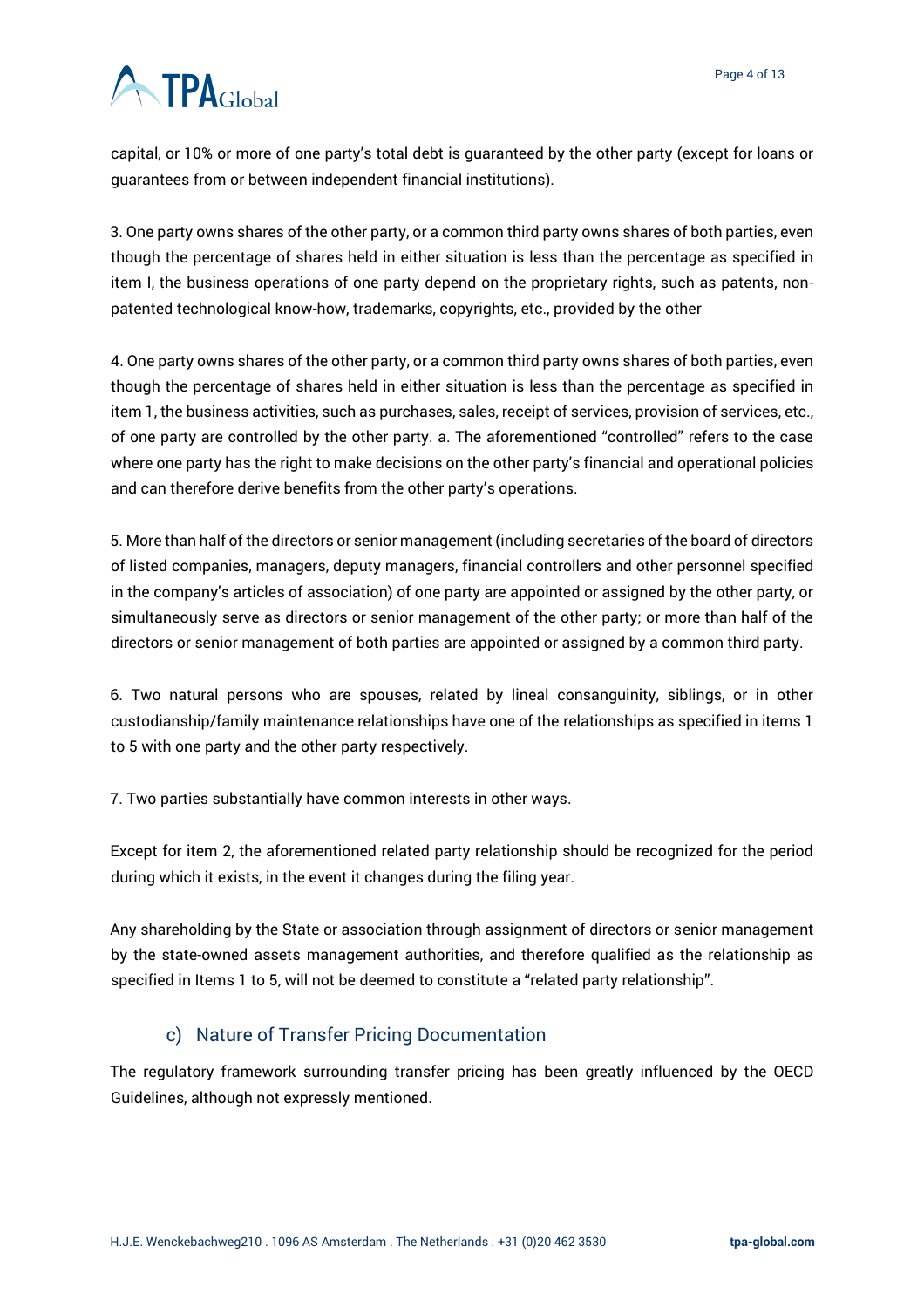# **A** TPAGlobal

China also contributed to the development of the UN TP Practice Manual and outlined its transfer pricing practices in the recently published UN TP Practice Manual 2021.

### d) Tax Havens & Blacklists

<span id="page-4-0"></span>Corporate Income Tax Law and the Implementation of Regulations of the Corporate Income Tax Law have identified countries and regions whose actual tax burden is significantly lower than 12.5% as tax havens. It is clear that enterprises controlled by resident enterprises and Chinese residents which are located in tax havens are eligible for the tax avoidance regime. In Hong Kong's tax system, the tax target is the portion of the residents enterprise that is not distributed or reduced in profit due to reasonable business needs.

### e) Advance Pricing Agreement (APA)

<span id="page-4-1"></span>The requirements for APA application are stated in Notice 64. APA is available for unilateral, bilateral and multilateral type. The process of an APA includes the following stages: Pre-file meetings, Intention discussion, Analysis and Assessment, Formal application, Negotiation and conclusion, Execution Monitoring.

Companies should pay special attention to the requirement on value chain analysis and location specific advantages for application of APA in China.

For company has related party transaction in excess of RMB 40 million for each of the past 3 years pay apply for an APA.

Where the related party transactions in prior years are the same as or similar to those covered by the APA, per the company's request, the tax administration(s) may apply the agreed pricing methodologies and calculation process specified in the APA to such related party transactions. The maximum rollback period is 10 years.

### f) Audit Practice

<span id="page-4-2"></span>A company can be audited in terms of transfer pricing if:

- It has a large number of intercompany transactions or has intercompany transaction over multiple years.
- It incurs consistent profit losses, either marginal or fluctuating.
- It has lower profit levels compared to industry average figures.
- The profit level does not match with its functional profile.
- It has transactions with affiliates registered in tax havens.
- It failed to prepare or submit Annual Related Party Transactions Reporting Forms or the transfer pricing documentation.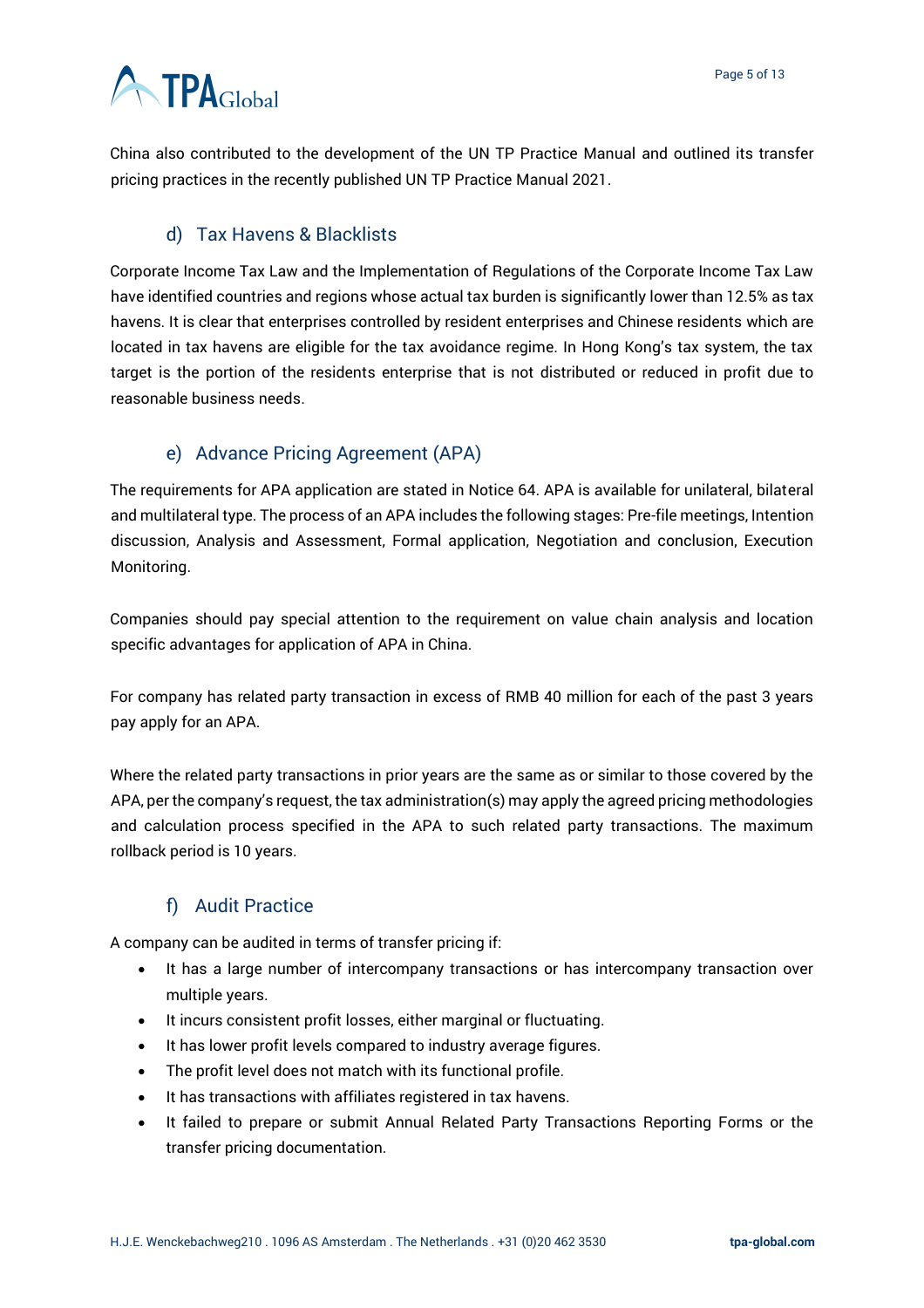

- The company has thin capitalization issues (Debt-to-equity ratio exceeding the stipulated threshold)
- The company is Controlled by country with less than 12.5% tax rate.
- The company's transfer pricing arrangement does not have business purpose.
- The company's transfer pricing arrangement does not comply with the arm's length principle.

Additionally, the State Administration of Taxation (SAT) has intensified industry-focused or group enterprise-oriented national joint investigations, targeting industries with potentially high transfer pricing risk profiles, although by no means have such investigations been limited to these industries.

# <span id="page-5-1"></span><span id="page-5-0"></span>3. Transfer Pricing Documentation

#### a) Level of Documentation

#### Master file

Master file shall mainly include the following information:

- 1. Organizational structure
- 2. Description of the MNE's business;
- 3. Intangibles
- 4. Financial actives
- 5. Financial and tax positions.

#### Local file

Local file shall mainly include the following information:

- 1. Overview of the enterprise
- 2. Related party relationship
- 3. Related party transactions
- a. Overview of related party transactions
- b. Value chain analysis
- c. Outbound investment
- d. Related party equity transfer
- e. Related party services
- 4. Comparability analysis
- 5. Selection and application of transfer pricing method

#### Special issue file

Special issue file on CSAs shall include the following information:

- 1. A copy of the CSA.
- 2. Other agreements reached by the CSA participants to facilitate the implementation of the CSA.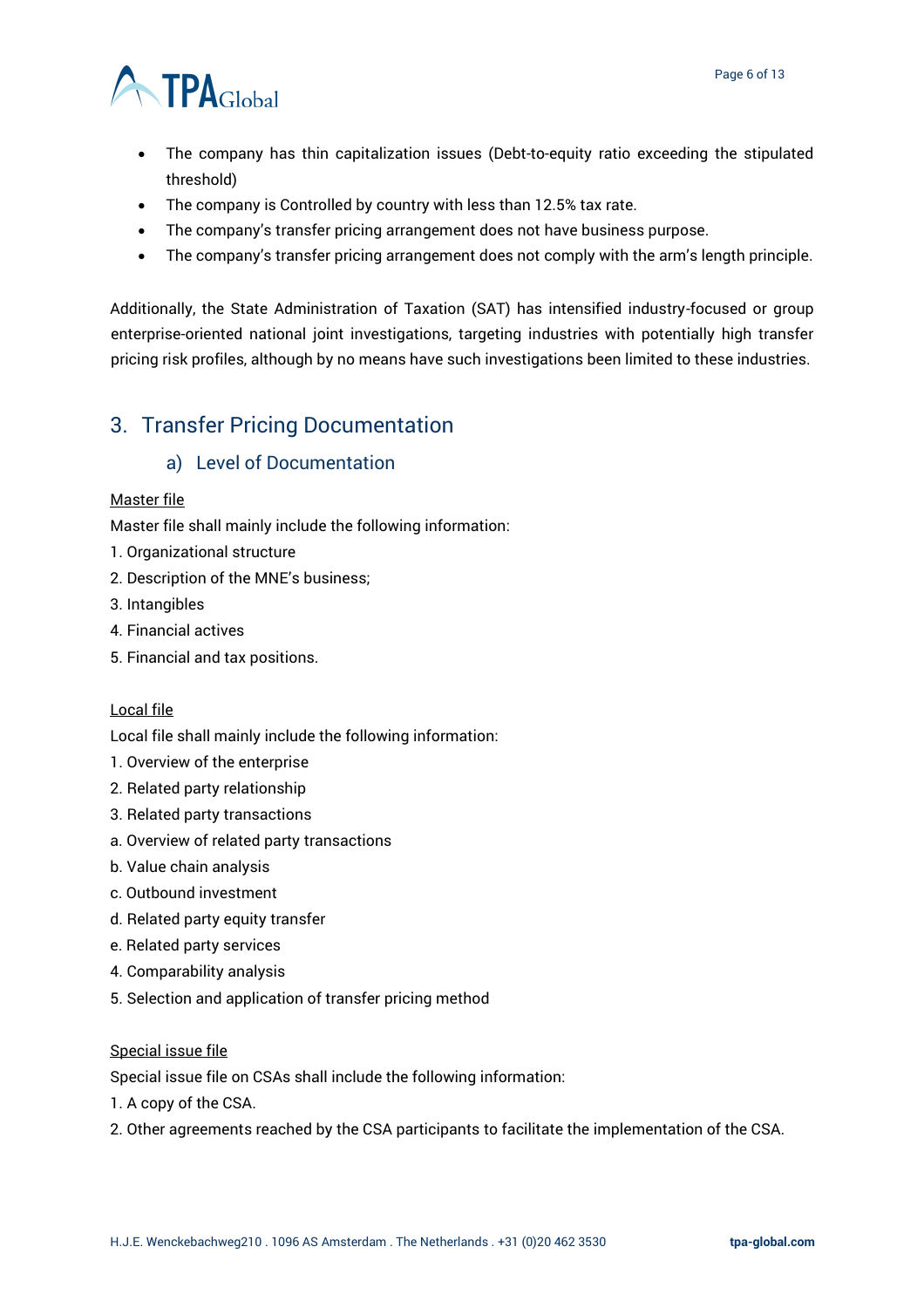# **ATPA**Global

3. Use of outcomes of the CSA by non-participants, amount paid, form of payment, and the allocation method.

4. Information on any participants entering in or withdrawing from the CSAs.

5. Description of amendments to or termination of the CSA

6. Total cost from the CSA and its breakdown during the fiscal year concerned.

7. Cost sharing among the CSA participants during the fiscal year concerned, including the amount and form of payment.

8. A comparison of expected benefits and actual benefits from the CSA, and the balancing adjustments made.

9. Calculation of expected benefits.

Special issue file on thin capitalization shall include the following information:

1. Analysis of the enterprise's solvency and borrowing ability.

2. Analysis of the borrowing ability and financing structure of the group to which the enterprise belong.

3. A description of changes in equity investment of the enterprise, such as changes in registered capital, etc.

4. Nature and purposes of the related party debt investment, and the market conditions at the time the debt investment was obtained.

5. Currency, amount, interest rate, term and financing terms of the related party debt investment.

6. Whether an unrelated party is capable and willing to accept the aforementioned financing terms, amount and interest rate.

7. Collaterals provided by the enterprise in order to obtain the debt investment and the relevant terms.

8. Details of the guarantor and the terms of guarantee.

9. Interest rates and financing terms of similar loans occurring during the same period of time.

10. Terms of conversion of convertible bonds.

11. Other information that can demonstrate the enterprise's conformity with the arm's length principle.

#### Country-by-country report

Country-by-country report has the same format and required information as the BEPS Action 13 and the OECD Transfer Pricing Guidelines 2017. Country-by-country report is included in the Annual Related Party Transaction Reporting Form.

#### b) Industry Analysis

<span id="page-6-0"></span>By identifying value drivers for the relevant industry, a first indication of the level of profitability common in the industry is being given.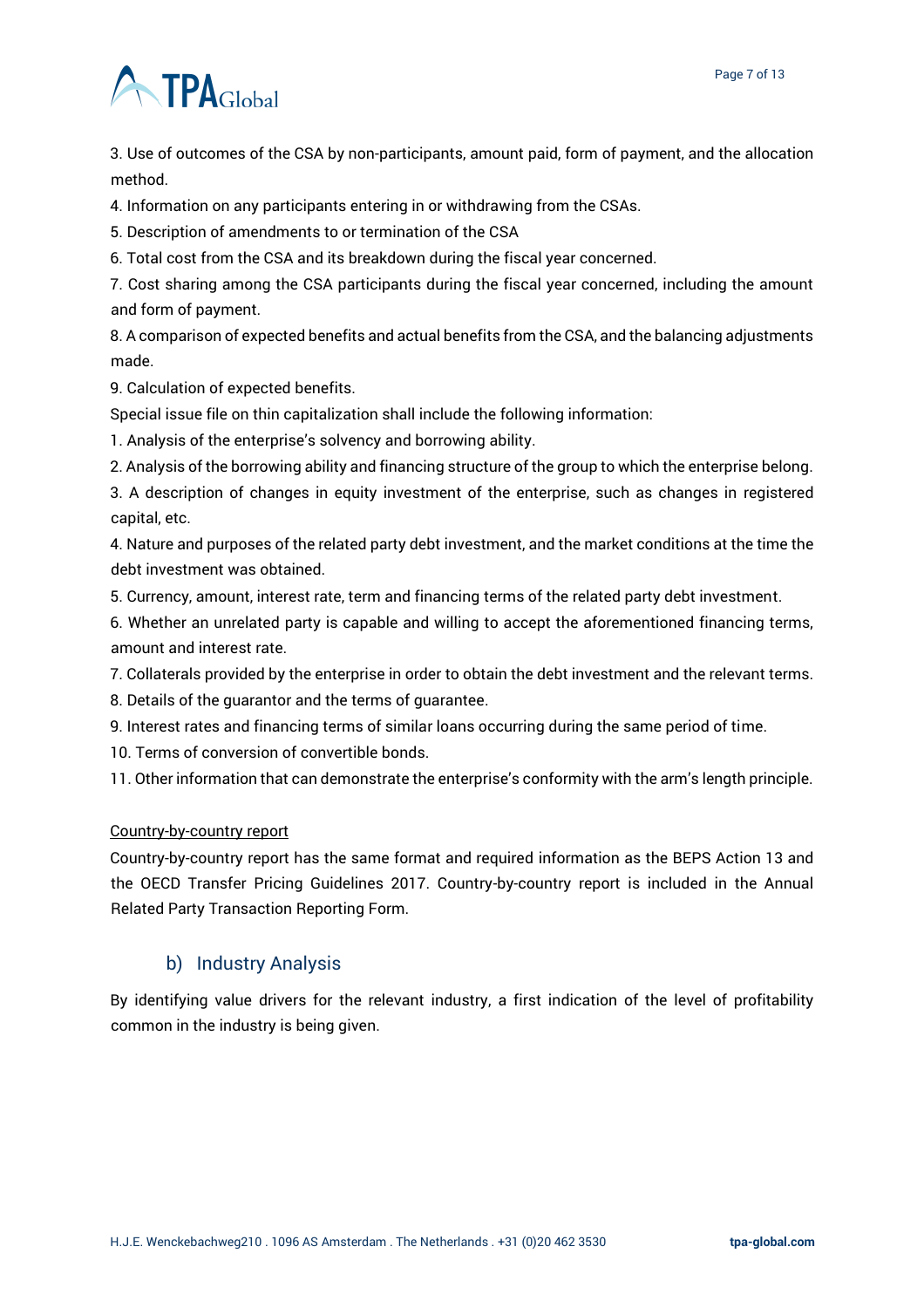

#### c) Company Analysis

<span id="page-7-0"></span>A description of the management structure of the local entity, a local organisation chart and a description of the individuals to whom local management reports and the country(ies) in which such individuals maintain their principal offices.

A detailed description of the business and business strategy pursued by the local entity including an indication whether the local entity has been involved in or affected by business restructurings or intangibles transfers in the present or immediately past year and an explanation of those aspects of such transactions affecting the local entity.

### d) Functional Analysis

<span id="page-7-1"></span>In conducting a functional analysis, an assessment is made of the significant activities and responsibilities that are performed by the related parties relevant to the Intercompany Transactions under review, the tangible and intangible assets that are employed and the risks that are borne in undertaking the business activities. Such an assessment is consistent with the recommendations that have been made in the OECD Guidelines at paragraph 1.51.

### e) Choice of Transfer Pricing Method

<span id="page-7-2"></span>In accordance with Notice 6, the following transfer pricing method can be accepted by tax authorities:

- Comparable uncontrolled price method.
- Resale price method.
- Cost plus method.
- Transactional net margin method.
- Profit split method.
- Other methods consistent with the arm's length principle.

#### f) Economic Analysis – Benchmark Study

<span id="page-7-3"></span>In China the tax authorities are inclined to accept local comparables. Where local comparables are not at hand, the tax authorities generally also accept regional comparables. In the case of foreign comparables, the tax authorities might undertake adjustments for LSA's.

The EIT Law and the EIT Regulation do not prescribe that the comparables shall be secret or not. However, in practice, most cases may use the public data. Special Tax Adjustment and MAP Notice [2017] No. 6 gives priority to public information.

In some cases, the tax authorities may use "secret" comparables in their audits. Apparently, some local tax authorities have established their own databases containing information of companies from various industries and often use such information in making transfer pricing adjustments. The use of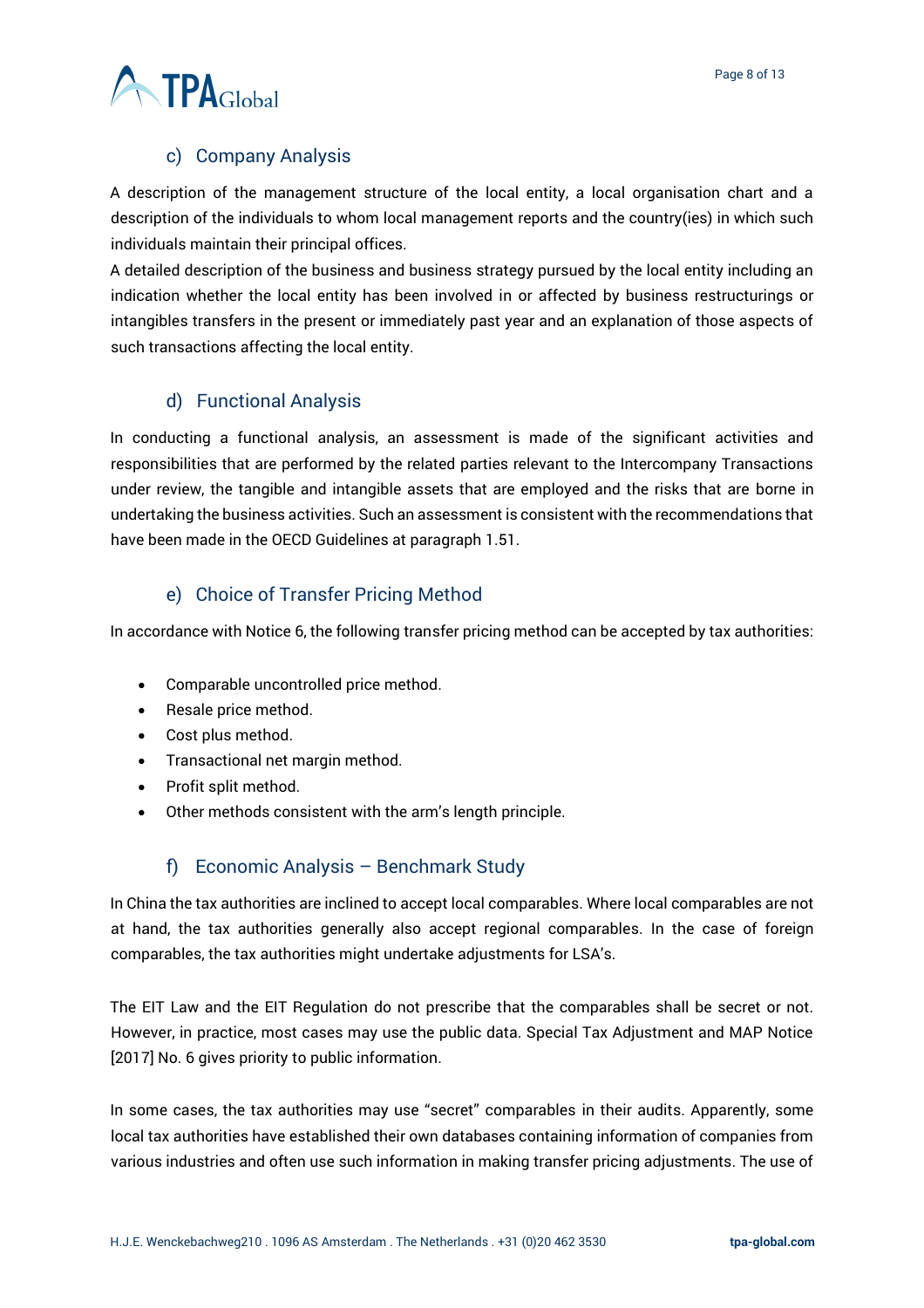

secret comparables has caused significant problems for taxpayers in China since taxpayers are not able to ascertain the comparability of the data. The SAT recognizes the problems in relation to the use of secret comparables and encourages the local tax authorities to use the public data. Nowadays, it is rare to use secret comparables.

### g) Inter-company (IC) Legal Agreement

<span id="page-8-0"></span>Although an Inter-company legal agreement formalizes the business and financial relationship between group entities, the legal agreements have a lower ranking since the OECD 2017 Guidelines made the ''conduct of parties'' the prevailing concept.

### h) Financial Statements

<span id="page-8-1"></span>Since the OECD 2017 Guidelines made the ''conduct of parties'' the prevailing concept, parties need to also make sure their conduct is in line with what is reported in their accounts.

# <span id="page-8-2"></span>i) Production Process for TP Relevant Returns, Documents, Forms and **Financials**

In the chart below, the existence of the filing requirements with the details of which format is used, the latest filing date, notification requirement and its deadline, thresholds to be applied in case it exists, and the required languages are demonstrated. These information can be seen respectively for CIT, master file, local file, CbCR, local forms, annual accounts and segmented P&L documentations.

|                                   | Prepare or<br>File? | Format                                     | <b>Deadline</b>                                                                     | <b>Notification</b><br>Deadline* | Threshold*<br>(Yes/No) | Local Language<br>(Yes/No)*(If "No",<br>it can be filed in<br>English) |
|-----------------------------------|---------------------|--------------------------------------------|-------------------------------------------------------------------------------------|----------------------------------|------------------------|------------------------------------------------------------------------|
| Corporate<br><b>Income</b><br>Tax | Prepare             | Local<br><b>GAAP</b>                       | 31 May                                                                              | No                               | No                     | Yes                                                                    |
| <b>Master</b><br><b>File</b>      | Prepare             | <b>OECD</b><br><b>Guidelines</b><br>(2017) | within 12<br>months<br>after the<br>last day of<br>the group's<br>financial<br>year | No.                              | Yes                    | Yes                                                                    |
| <b>Local File</b>                 | Prepare             | <b>OECD</b><br><b>Guidelines</b><br>(2017) | 30 June                                                                             | No                               | Yes                    | Yes                                                                    |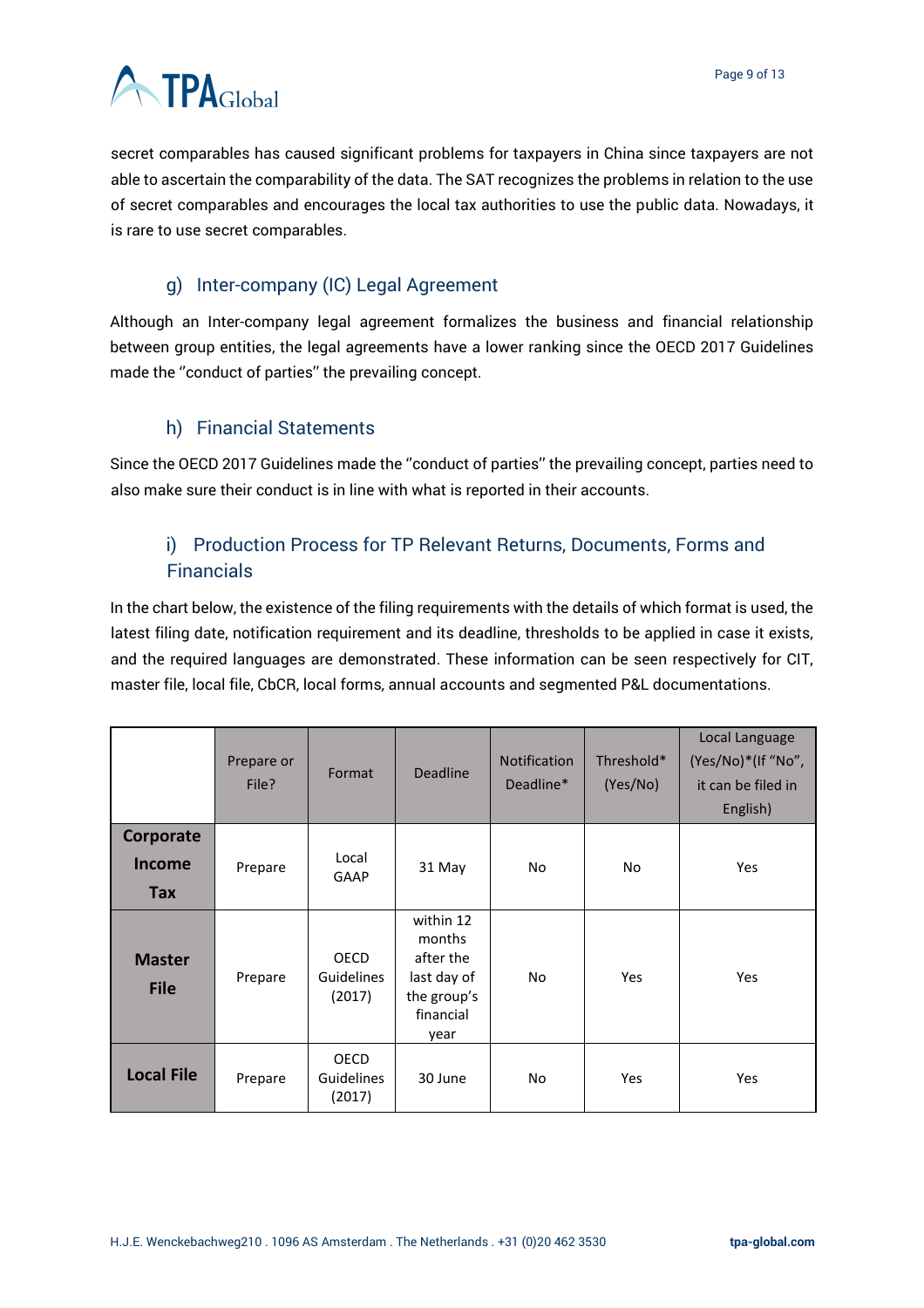

| <b>CbCR</b>                                                                                                                                                          | File      | <b>OECD</b><br><b>Guidelines</b><br>(2017) | 31 May                                    | No   | <b>Yes</b> | Yes. |  |  |  |
|----------------------------------------------------------------------------------------------------------------------------------------------------------------------|-----------|--------------------------------------------|-------------------------------------------|------|------------|------|--|--|--|
| <b>Local forms</b><br>(see below)                                                                                                                                    | See below | See below                                  | 31 May                                    | N.A. | N.A.       | N.A. |  |  |  |
| <b>Annual</b><br><b>Accounts</b>                                                                                                                                     | Prepare   | Chinese<br>GAAP                            | 30 April                                  | No   | No         | Yes  |  |  |  |
| <b>Segmente</b><br>d P&L                                                                                                                                             | Prepare   | Excel/Othe                                 | Ready upon<br>filing CIT/TP<br>documents. | No   | No         | Yes. |  |  |  |
| * China has signed the MCAA agreement for the filing of CBCR.<br>* China does not request as much and detailed information from smaller and less complex enterprises |           |                                            |                                           |      |            |      |  |  |  |
| (SME's included) than it does from large and complex enterprises.                                                                                                    |           |                                            |                                           |      |            |      |  |  |  |

Contemporaneous documentation may include master file, local file and special issue file.

#### Master file

Any company that meets one of the following criteria shall prepare a master file:

1. The enterprise that has conducted cross-border related party transactions during the tax year concerned, and the MNE group to which the ultimate holding company that consolidates the enterprise belongs, has prepared a master file.

2. The annual total amount of the enterprise's related party transactions exceeds 1 billion RMB.

Master file shall be completed within 12 months of the fiscal year end of the ultimate holding company of the enterprise group.

#### Local file

Any company that meets one of the following criteria during the fiscal year shall prepare a local file:

1. The annual related party transfer of ownership of tangible assets exceeds 200 million RMB (for toll manufacturing transaction, the amount is calculated using the import/export customs declaration prices).

- 2. The annual related party transfer of financial assets exceeds100 million RMB.
- 3. The annual related party transfer of ownership of intangibles exceeds 100 million RMB.
- 4. The annual total amount of other related party transactions exceeds 40 million RMB.

The Local file shall be completed by 30 June of the year following the year during which the related party transactions occur.

#### Special issue file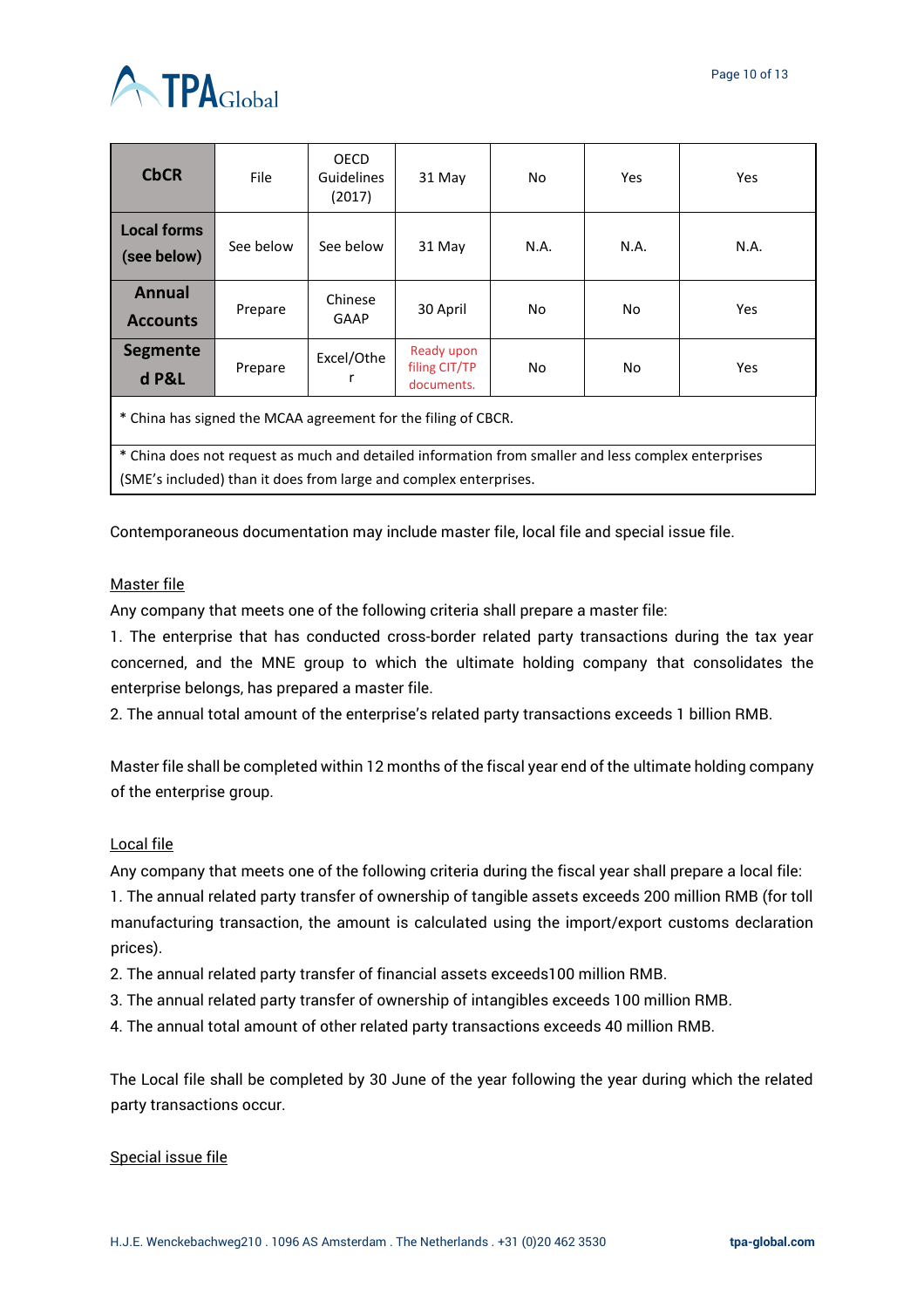# **ATPA**Global

A company that enters into or implements a cost sharing agreement ("CSA") shall prepare a special issue file for the CSA.

A company with a related party debt-to-equity ratio exceeding the threshold shall prepare a special issue file on thin capitalisation to demonstrate its conformity with the arm's length principle.

The special issue file shall be completed by 30 June of the year following the year during which the related party transactions occur.

#### Country-by-Country report

Company is the ultimate holding company of a multinational enterprise's group having total consolidated group revenue of more than 5.5 billion RMB during the fiscal year is required to submit country-by-country report.

It should be noted that, Country-by-country report is included in the Annual Related Party Transaction Reporting Form, which is required to be submitted at the annual tax return.

#### Local forms

A tax resident enterprise that pays enterprise income tax according to its financial records and a nontax resident enterprise that has an establishment or a place of business in China and settles corporate income tax based on its actual accounts shall, at the time of submitting its annual enterprise income tax return, report related-party transactions based on its dealings with related parties and file the People's Republic of China Enterprise Annual Reporting Forms for Related-Party Transactions (2016 version).

The new forms (2016 version) introduced under Reporting and Documentation Notice [\[2016\] No. 42](https://research.ibfd.org/linkresolver/static/tp_cn_s_20.2.2.) include 22 related-party transaction forms. The new forms replace the old forms under Guo Shui Fa [2008] Circular No. 114. The new forms include:

- The new forms (2016 version) introduced under Reporting and Documentation Notice [2016] No. 42 include 22 related-party transaction forms. The new forms replace the old forms under Guo Shui Fa [2008] Circular No. 114. The new forms include:
- corporate information form (G000000)
- annual summary form on related-party transactions (G100000)
- related-party relationship form (G101000)
- transfers of ownership in tangible assets form (G102000)
- transfers of ownership in intangible assets form (G103000)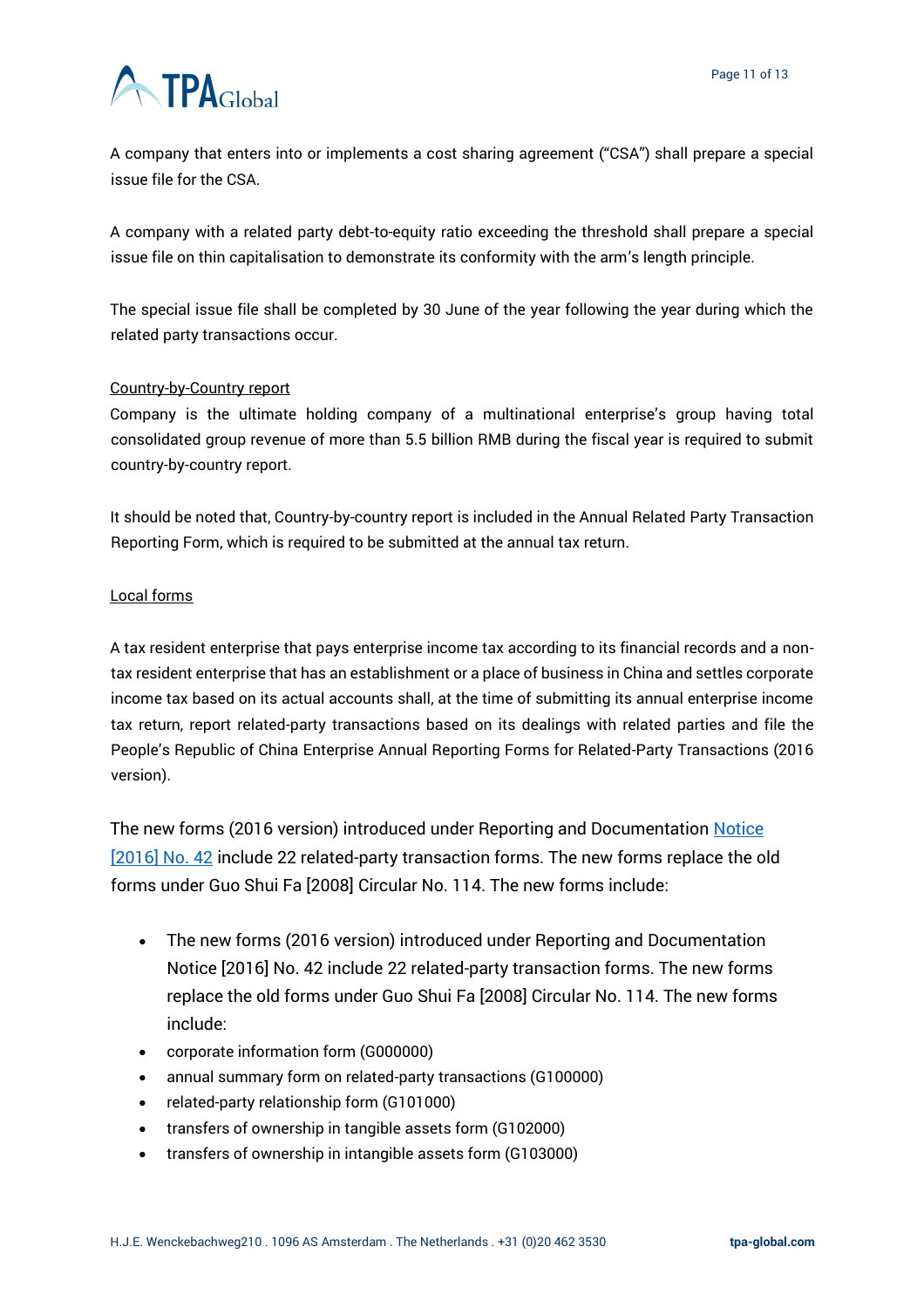# **A TPA**Global

- transfers of right to use tangible assets form (G104000)
- transfers of right to use intangible assets form (G105000)
- financial assets transaction form (G106000)
- financing form (G107000)
- related-party services form (G108000)
- equity investment form (G109000)
- CSA form (G110000)
- overseas payment form (G111000)
- overseas related-party form (G112000)
- financial analysis form for related-party transactions (unconsolidated) (G113010)
- financial analysis form for related-party transactions (consolidated) (G113020)
- form on the global distribution of revenue, tax, and operating activities (G114010)
- form on the global distribution of revenue, tax, and operating activities (English) (G114011)
- list of entities within the multinational group (G114020)
- list of entities within the multinational group (English) (G114021)
- additional information form (G114030)
- additional information form (English) (G114031)

The Enterprise Annual Reporting Forms for Related-Party Transactions (2016 version) shall be declared before 31 May each year. Enterprises that encounter actual difficulties in filing the Annual Reporting Forms for Related-Party Transactions on time, as required, may apply for an extension of time in accordance with relevant provisions of the Tax Collection and Administration Law and its implementation regulations.

### j) Mandatory Language

<span id="page-11-0"></span>Contemporaneous documentation shall be prepared in Chinese.

#### k) Notification Requirement

<span id="page-11-1"></span>China does not have a CbC notification requirement.

#### l) Record Keeping

<span id="page-11-2"></span>Contemporaneous documentation shall be kept for 10 years from the completion date of the preparation as required by the tax administrations.

#### m) Penalties and Interest Charges

<span id="page-11-3"></span>If a company fails to prepare or submit Annual Related Party Transactions Reporting Forms or the transfer pricing documentation, delivers false or deceptive information and materials, the tax authority may impose a penalty of between RMB 2,000 – RMB 10,000.